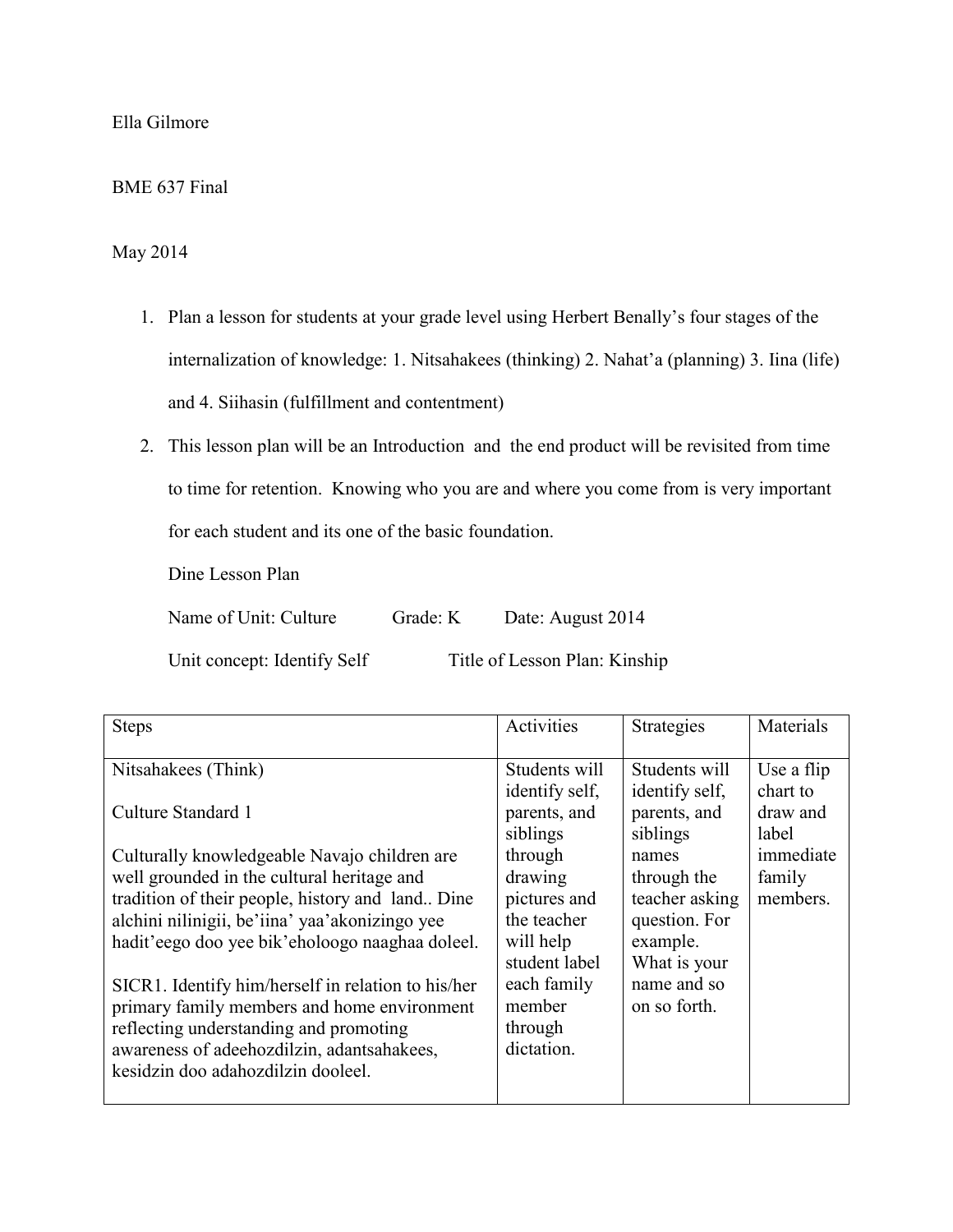| Content: adoone'e idlinigii: self, home, and                                                                                                                                                                                                                                                                     |                                                                                         |                                                     |                                                                   |
|------------------------------------------------------------------------------------------------------------------------------------------------------------------------------------------------------------------------------------------------------------------------------------------------------------------|-----------------------------------------------------------------------------------------|-----------------------------------------------------|-------------------------------------------------------------------|
| family                                                                                                                                                                                                                                                                                                           |                                                                                         |                                                     |                                                                   |
| PO1. Demonstrate knowledge of relating to                                                                                                                                                                                                                                                                        |                                                                                         |                                                     |                                                                   |
| primary clan family members the traditional                                                                                                                                                                                                                                                                      |                                                                                         |                                                     |                                                                   |
| Navajo concept of K'e and relate place of                                                                                                                                                                                                                                                                        |                                                                                         |                                                     |                                                                   |
| residence.                                                                                                                                                                                                                                                                                                       |                                                                                         |                                                     |                                                                   |
| Nahat'a (Plan)                                                                                                                                                                                                                                                                                                   | The teacher                                                                             | The teacher                                         | Sheets of                                                         |
| Culture Standard 2                                                                                                                                                                                                                                                                                               | will make a<br>template or<br>graphic                                                   | will model<br>her/his<br>immediate                  | graphic<br>organizer<br>available                                 |
| Culturally knowledgeable Navajo students are<br>able to build on the knowledge and skills of the<br>local community foundations from which to draw<br>and achieve personal and academic success<br>throughout life. Dine alchini hane', nitsahakeed,<br>na'nitin, doo ihoo'aah yinahji' iina dindzin<br>dooleel. | organizer to<br>help the<br>student gather<br>information of<br>the immediate<br>family | family draw<br>and label each<br>family<br>members. | for student<br>use with<br>pencils,<br>markers,<br>and<br>crayons |
| S2CR1. Identify him/hers in relation to his/her<br>primary and extended clan family relationship<br>through the understanding of the Navajo clan<br>system, the foundation of the concept. K'e, a<br>reflection of adil jidli, hol'ili, aheehjidindzin, doo<br>adahozdilzin.                                     |                                                                                         |                                                     |                                                                   |
| Content: adoone'e, self, family friends and<br>neighbors                                                                                                                                                                                                                                                         |                                                                                         |                                                     |                                                                   |
| PO1. Exemplify the understanding of a nucleus in<br>a family structure and the role of each member;<br>understand the significant roles of a grandmother<br>and mother's brother (ada'i/ahastoi)                                                                                                                 |                                                                                         |                                                     |                                                                   |
| lina (Do)                                                                                                                                                                                                                                                                                                        | Students will                                                                           | The teacher                                         | Have                                                              |
| <b>Standard 3 Culture</b>                                                                                                                                                                                                                                                                                        | draw their<br>own<br>immediate                                                          | will help each<br>student as<br>needed for          | supplies<br>and<br>materials                                      |
| Culturally knowledgeable Navajo students are                                                                                                                                                                                                                                                                     | family and                                                                              | dictation.                                          | available                                                         |
| able to actively participate in various cultural                                                                                                                                                                                                                                                                 | label each                                                                              |                                                     | to carry                                                          |
| events and activities within their environment.                                                                                                                                                                                                                                                                  | family                                                                                  |                                                     | out the                                                           |
| Dine alchini be'iina', bi'a'al'i doo bizaad bil                                                                                                                                                                                                                                                                  | member                                                                                  |                                                     | lesson.                                                           |
| beehozin dooleel.                                                                                                                                                                                                                                                                                                |                                                                                         |                                                     | Pencils,                                                          |
| S3CR1. Identify him/herself in relation to his/her                                                                                                                                                                                                                                                               |                                                                                         |                                                     | crayons,<br>erasers,                                              |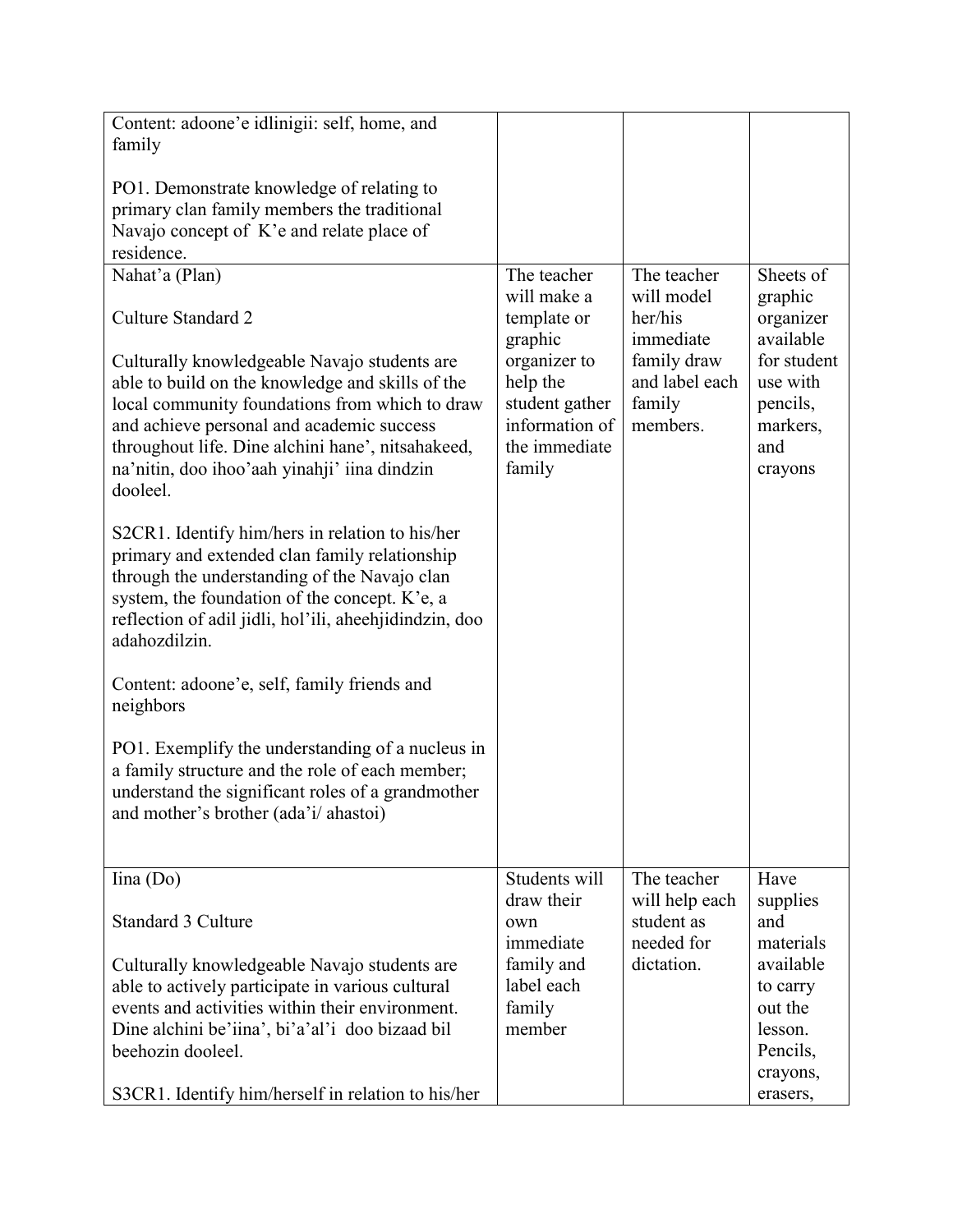| primary, immediate, and extended clan family<br>while acquiring and awareness and understanding<br>of the Navajo clan system and the concept of K'e,<br>a reflection of 'adil jidli, hol'ili, aheeh jidindzin,<br>ha'ahweenit'ii, jijoobg'/holhojooba' holo, doo<br>ahdahozdilzin.<br>Content: adoone'e idlinigii, Self, family home,<br>communities and government<br>PO1. Demonstrate correct usage of terminologies<br>to show courtesy with family members<br>classmates, staff and visitors. (Ya'a'teeh<br>shideezhi doo shima.)                                                                                                                                                                                                                                                                                                                                                                                                                                                 |                                                                                                                                                   |                                                                               | and paper.                    |
|---------------------------------------------------------------------------------------------------------------------------------------------------------------------------------------------------------------------------------------------------------------------------------------------------------------------------------------------------------------------------------------------------------------------------------------------------------------------------------------------------------------------------------------------------------------------------------------------------------------------------------------------------------------------------------------------------------------------------------------------------------------------------------------------------------------------------------------------------------------------------------------------------------------------------------------------------------------------------------------|---------------------------------------------------------------------------------------------------------------------------------------------------|-------------------------------------------------------------------------------|-------------------------------|
| Siihasin (Evaluate)<br>Standard 4 Culture<br>Culturally knowledgeable Navajo students<br>demonstrate and express and awareness and<br>appreciation for spatial relationships and<br>processes: concentrate on interaction of all<br>elements in the world around them utilizing<br>cultural knowledge and understanding he concept<br>of nitsahakees, nahat'a, iina, doo sihasin.<br>S4CR1. Identify him/herself in relative manner;<br>conceptualize extended clan family through the<br>understanding of the traditional Navajo concept of<br>K'e; a reflection of adil jidli, adanahojit'a<br>adahzdilzin, doo adantsijikees.<br>Content: Navajo Philosophy of Life,<br>Interdependency of earth, air, light and water<br>social studies, science, physical and health<br>education.<br>PO1. Verbally introduce self in the traditional<br>way by maternal and paternal clan; introduce<br>parents, grandparents or guardian by clan<br>relationship, name and place of residence; | The<br>completed<br>work should<br>have todays<br>date, name,<br>completed<br>picture of<br>each<br>immediate<br>family<br>member with<br>labels. | Pictures and<br>labels will be<br>evaluated on<br>neatness and<br>creativity. | Completed<br>student<br>work. |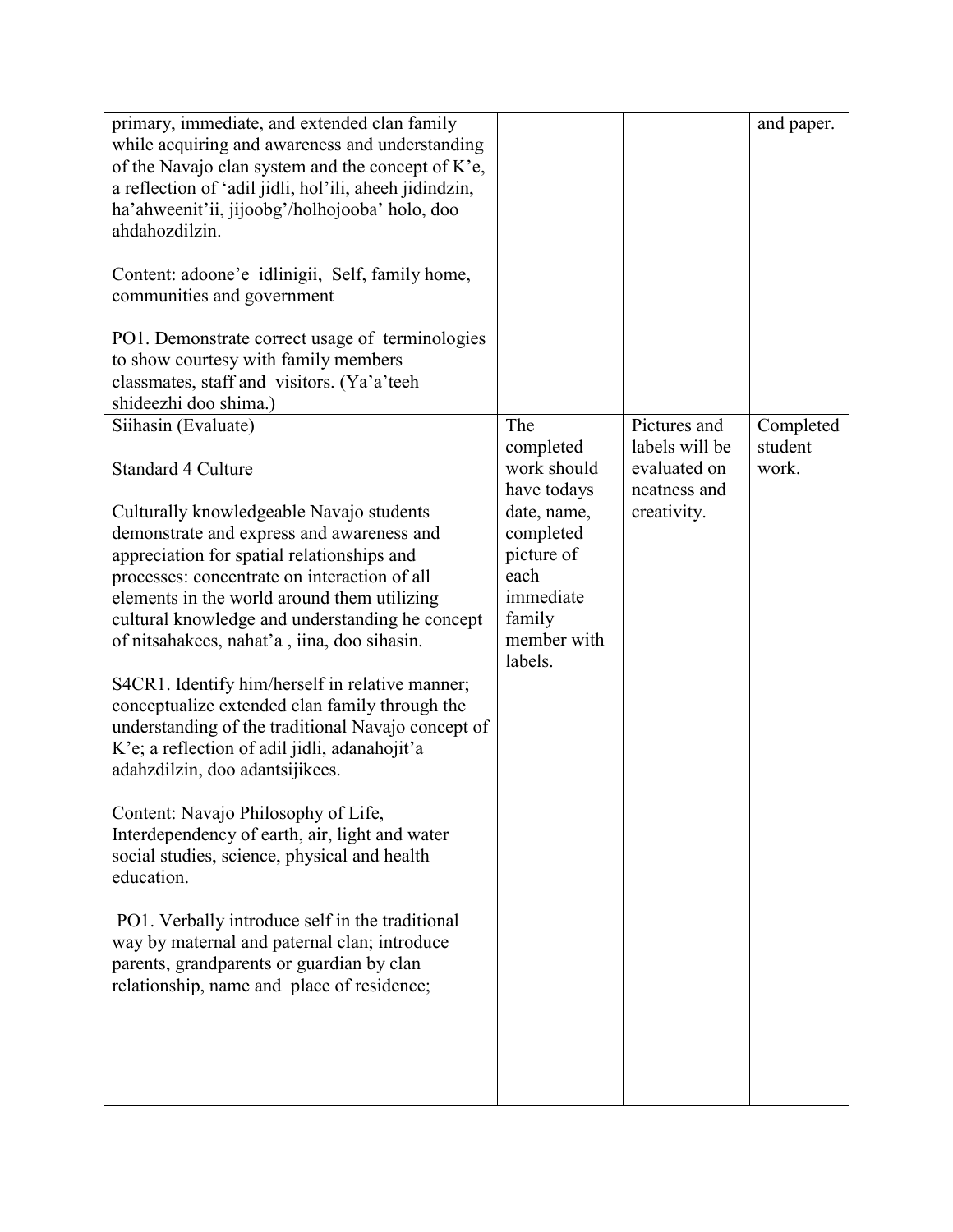3. Banks writes, (p. 344) "When students study content, concepts and events from the perspective of diverse groups that shaped the events, they can be taught how to construct their own interpretation of the past and present. Transformative teaching enables students to take actions that will help reform U.S. society….a reformed U.S. society will help liberate and reform all of the nation's citizens." Develop a plan for a Citizen Action Project appropriate to your teaching assignment.

To teach Culture/Self Awareness with ethnic class, color, gender, and language with other cultures in the mainstream is important because of diversity. But it starts from knowing your roots, where you come from before you accept others with honesty and respect. With that you are able to work together to get things done. In any setting there is introductions, connections, mission, working together to accomplish for the common good. This is the Navajo way. Being Culturally knowledgeable Navajo students demonstrate and express and awareness and appreciation for spatial relationships and processes: concentrate on interaction of all elements in the world around them utilizing cultural knowledge and understanding the concept of nitsahakees(thinking), nahat'a (planning) ,iina (life), doo sihasin. I would use the following format to help develop a plan for a Citizen Action.

An Empowering School Culture and Social Structure Multicultural Education Content Integration An Equity Pedagogy The Knowledge Construction Process Prejudice Reduction

4. Read "Amerindinans" by McCarty and Zepeda In the case of early European immigrants and recent immigrants to the United States, how does the notion of place and homeland manifest itself? Is this comparable to the Native North American senses of place and identity discussed here? Why or why not?

The notion of place and homeland manifest itself by no matter where you are throughout your life you stay connected with mother earth as you know it. Your body yearns to go back to your homeland to be in content. That is evident in all the interviews from Rough Rock and Black Mesa residents telling about the Long Walk and it's effects of starting over to survive. The European immigrants and recent immigrants to the United States left Europe to find a place to call their own. One consequence of that history has been language loss, a symptom of the even more profound historical facts of territorial usurpation, dislocation, assimilation, and genocide.